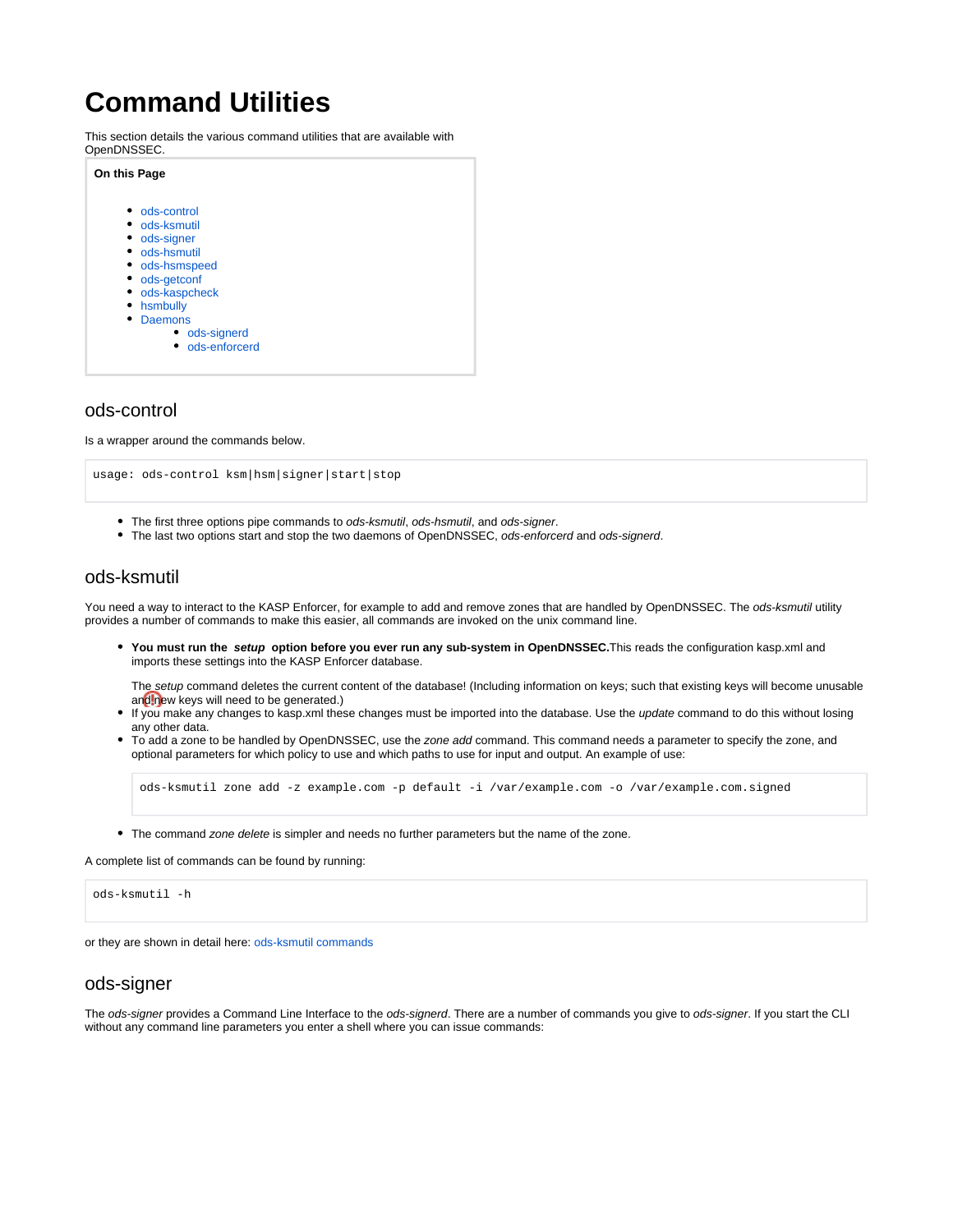| ods-signer           |                                                                                                 |
|----------------------|-------------------------------------------------------------------------------------------------|
| cmd> help            |                                                                                                 |
| Commands:            |                                                                                                 |
| zones                | Show the currently known zones                                                                  |
|                      | sign <zone> [--serial <nr>] Read zone and schedule zone for immediate (re-)signing.</nr></zone> |
|                      | If a serial is given, that serial is used in the output zone.                                   |
| sign --all           | Read all zones and schedule all for immediate (re-)signing.                                     |
| clear <zone></zone>  | Delete the internal storage of this zone.                                                       |
|                      | All signatures will be regenerated on the next re-sign.                                         |
| queue                | Show the current task queue.                                                                    |
| flush                | Execute all scheduled tasks immediately.                                                        |
| update <zone></zone> | Update this zone signer configurations.                                                         |
| update $[--all]$     | Update zone list and all signer configurations.                                                 |
| start                | Start the engine.                                                                               |
| running              | Check if the engine is running.                                                                 |
| reload               | Reload the engine.                                                                              |
| stop                 | Stop the engine.                                                                                |
| verbosity <nr></nr>  | Set verbosity.                                                                                  |
|                      |                                                                                                 |

Notes:

- When a using a 'File' input adaptor and the zone file is manually updated the user must manually issue the command for the signer to re-sign the zone 'ods-signer sign <zone>'
- The verbosity level controls the level of logging, 0 will disable logging and 3 (default level) will provide informational log messages. You can set it higher to get debug log messages.

The same commands can be passed as command line arguments in your unix shell.

## <span id="page-1-0"></span>ods-hsmutil

The ods-hsmutil utility is designed to interact directly with your HSM and can be used to manually list, create or delete keys. It can also be used to perform a set of basics HSM tests.

Be careful before create or deleting keys using ods-hsmutil, as the changes are **not** synced with the KASP Enforcer.

#### <span id="page-1-1"></span>ods-hsmspeed

The tool ods-hsmspeed does performance testing on your HSM. This is also useful to find out at what speed you can get from SoftHSM on your CPU.

## <span id="page-1-2"></span>ods-getconf

The tool ods-getconf can be used to retrieve a configuration option value given an expression. Introduced in 1.4.6.

#### <span id="page-1-3"></span>ods-kaspcheck

This tool is provided to check that the configuration files (conf.xml and kasp.xml) are semantically sane and contain no inconsistencies.

It is advisable to use this tool to check your configuration before starting to use OpenDNSSEC.

```
ods-kaspcheck -h
Usage: ods-kaspcheck options
Specific options:
        -c, --conf PATH_TO_CONF_FILE Path to OpenDNSSEC configuration file
                                      (defaults to the default conf.xml file)
        -k, --kasp PATH_TO_KASP_FILE Path to KASP policy file
                                      (defaults to the path given in the configuration file)
Common options:
       -h, -?, --help Show this message
```
## <span id="page-1-4"></span>hsmbully

The hsmbully tool may be used to test your HSM for compliance with PKCS#11. This tool is not part of OpenDNSSEC, but can be found in the GitHub repository: